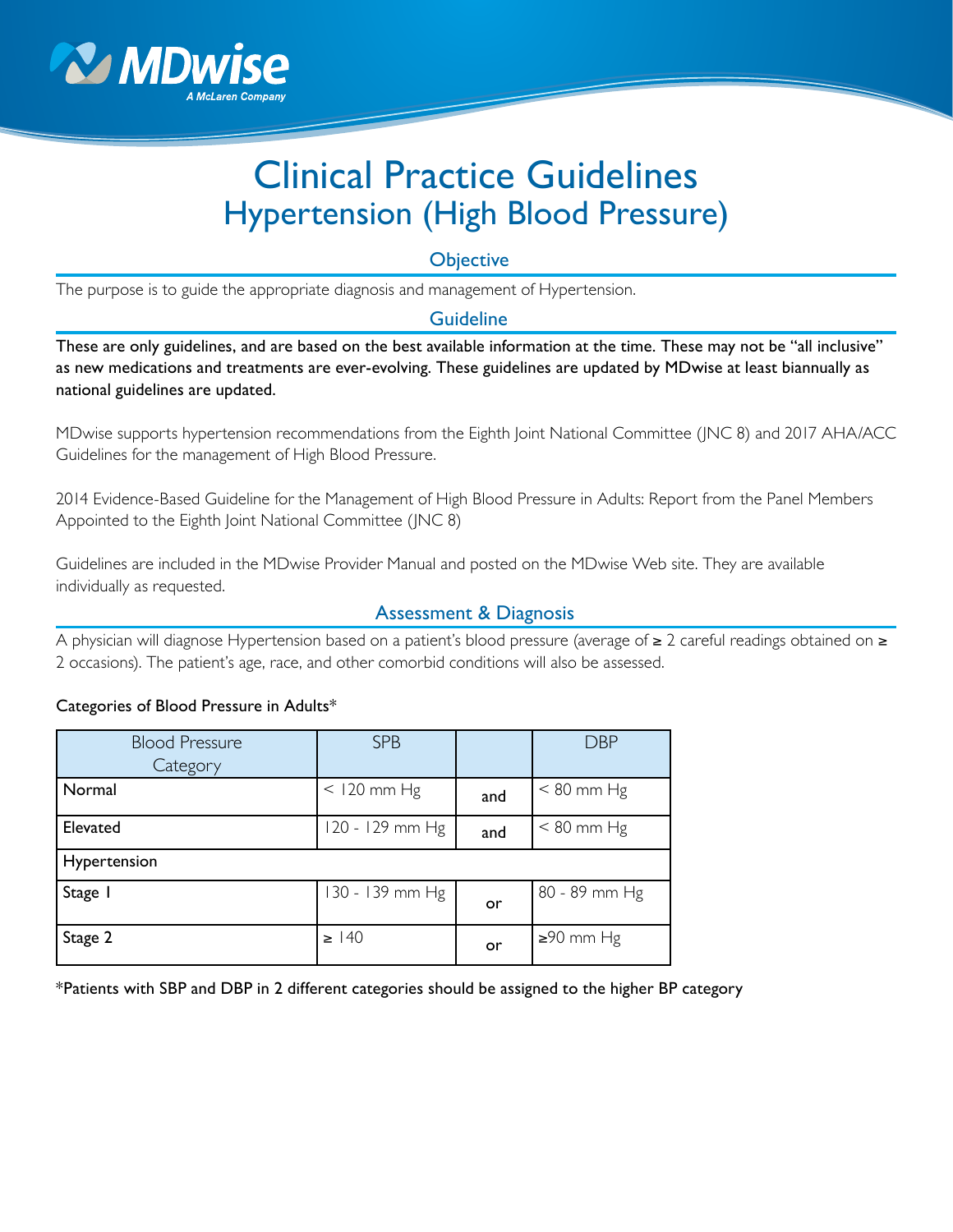

# Blood Pressure Thresholds for and Goals of Pharmacological treatment for Hypertension

| Clinical Condition (s)                                                                          | B/P Threshold mm Hg | B/P Goal mm Hg |  |  |
|-------------------------------------------------------------------------------------------------|---------------------|----------------|--|--|
| Clinical CVD or 10 year ASCVD risk<br>$\geq 10\%$                                               | $\ge 130/80$        | $\ge 130/80$   |  |  |
| No Clinical CVD and 10 year ASCVD<br>$risk < 10\%$                                              | $\geq$   40/90      | < 130/80       |  |  |
| Older patients ( $\geq 65$ ; non-<br>institutionalized, ambulatory,<br>community-living adults) | $\geq$ 130 (SBP)    | $<$   30 (SBP) |  |  |
| <b>Specific Comorbidities</b>                                                                   |                     |                |  |  |
| Diabetes mellitus                                                                               | $\ge 130/80$        | < 130/80       |  |  |
| Chronic kidney disease                                                                          | $\ge 130/80$        | < 130/80       |  |  |
| Chronic kidney disease (post renal<br>transplant)                                               | $\ge 130/80$        | < 130/80       |  |  |
| Heart failure                                                                                   | $\ge 130/80$        | < 130/80       |  |  |
| Stable ischemic heart disease                                                                   | $\ge 130/80$        | < 130/80       |  |  |
| Secondary stroke prevention                                                                     | $\geq$ 140/80       | < 130/80       |  |  |
| Secondary stroke prevention (lacunar)                                                           | $\ge 130/80$        | < 130/80       |  |  |
| Peripheral arterial disease                                                                     | $\ge 130/80$        | < 130/80       |  |  |

#### **Treatment**

Treatment is based on blood pressure, age and comorbidities. For recommendations on when to initiate pharmacological treatment, see previous section.

#### For all patients Initiate or maintain lifestyle modification:

- Weight management with ideal body weight (IBW) as the goal,
- Increased physical activity including aerobic, dynamic resistance and isometric resistance with the goal total of 90-150 min/week,
- Moderate consumption of alcohol (for men ≤ 2 drinks daily and women ≤ 1 drink daily
- Sodium reduction to <1,500 mg/day,
- Emphasis on increased consumption of fresh fruits, vegetables, and low-fat dairy products, according to the DASH dietary program
- Encourage smoking cessation if needed

#### For patients with comorbid Diabetes:

- Are automatically placed in the high-risk category.
- Initial antihypertensive treatment should include a thiazide-type diuretic, angiotensin-converting enzyme inhibitor (ACEI), or angiotensin receptor blocker (ARB), or

dihydropyridine calcium channel blocker (DHP-CCB), alone or in combination

- If black, initiate a thiazide-type diuretic or DHP-CCB alone or in combination
- Assess blood tests for electrolytes and renal function  $2 4$  weeks after initiating therapy